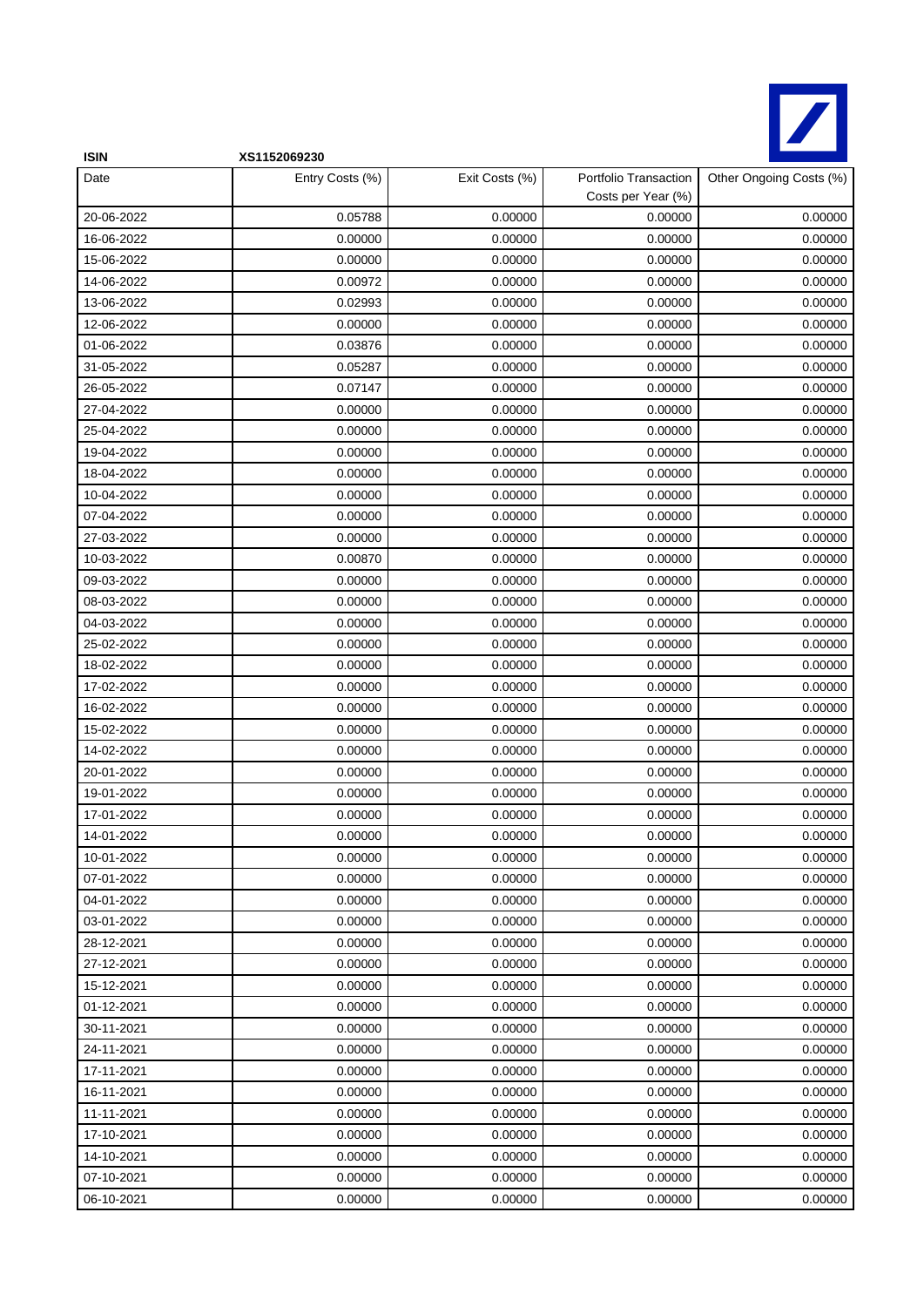| 03-10-2021 | 0.00000 | 0.00000 | 0.00000 | 0.00000 |
|------------|---------|---------|---------|---------|
| 29-09-2021 | 0.00000 | 0.00000 | 0.00000 | 0.00000 |
| 28-09-2021 | 0.00000 | 0.00000 | 0.00000 | 0.00000 |
| 27-09-2021 | 0.00000 | 0.00000 | 0.00000 | 0.00000 |
| 15-09-2021 | 0.00000 | 0.00000 | 0.00000 | 0.00000 |
| 14-09-2021 | 0.00000 | 0.00000 | 0.00000 | 0.00000 |
| 29-08-2021 | 0.00000 | 0.00000 | 0.00000 | 0.00000 |
| 26-08-2021 | 0.00000 | 0.00000 | 0.00000 | 0.00000 |
| 22-08-2021 | 0.00000 | 0.00000 | 0.00000 | 0.00000 |
| 19-08-2021 | 0.00000 | 0.00000 | 0.00000 | 0.00000 |
| 18-08-2021 | 0.00000 | 0.00000 | 0.00000 | 0.00000 |
| 17-08-2021 | 0.00000 | 0.00000 | 0.00000 | 0.00000 |
| 16-08-2021 | 0.00000 | 0.00000 | 0.00000 | 0.00000 |
| 11-08-2021 | 0.00000 | 0.00000 | 0.00000 | 0.00000 |
| 09-08-2021 | 0.00000 | 0.00000 | 0.00000 | 0.00000 |
| 27-07-2021 | 0.00000 | 0.00000 | 0.00000 | 0.00000 |
| 18-07-2021 | 0.00000 | 0.00000 | 0.00000 | 0.00000 |
| 16-06-2021 | 0.00068 | 0.00000 | 0.00000 | 0.00000 |
| 15-06-2021 | 0.00535 | 0.00000 | 0.00000 | 0.00000 |
| 13-06-2021 | 0.00904 | 0.00000 | 0.00000 | 0.00000 |
| 10-06-2021 | 0.00664 | 0.00000 | 0.00000 | 0.00000 |
| 06-06-2021 | 0.00000 | 0.00000 | 0.00000 | 0.00000 |
| 03-06-2021 | 0.00000 | 0.00000 | 0.00000 | 0.00000 |
| 01-06-2021 | 0.01086 | 0.00000 | 0.00000 | 0.00000 |
| 19-05-2021 | 0.00318 | 0.00000 | 0.00000 | 0.00000 |
| 09-05-2021 | 0.00000 | 0.00000 | 0.00000 | 0.00000 |
| 07-04-2021 | 0.00000 | 0.00000 | 0.00000 | 0.00000 |
| 09-03-2021 | 0.00000 | 0.00000 | 0.00000 | 0.00000 |
| 26-02-2021 | 0.08245 | 0.00000 | 0.00000 | 0.00000 |
| 18-02-2021 | 0.03923 | 0.00000 | 0.00000 | 0.00000 |
| 19-01-2021 | 0.00662 | 0.00000 | 0.00000 | 0.00000 |
| 23-12-2020 | 0.11968 | 0.00000 | 0.00000 | 0.00000 |
| 22-12-2020 | 0.09117 | 0.00000 | 0.00000 | 0.00000 |
| 27-11-2020 | 0.12508 | 0.00000 | 0.00000 | 0.00000 |
| 17-11-2020 | 0.13207 | 0.00000 | 0.00000 | 0.00000 |
| 16-11-2020 | 0.13070 | 0.00000 | 0.00000 | 0.00000 |
| 12-11-2020 | 0.10366 | 0.00000 | 0.00000 | 0.00000 |
| 11-11-2020 | 0.09293 | 0.00000 | 0.00000 | 0.00000 |
| 10-11-2020 | 0.07813 | 0.00000 | 0.00000 | 0.00000 |
| 03-11-2020 | 0.09580 | 0.00000 | 0.00000 | 0.00000 |
| 28-10-2020 | 0.17470 | 0.00000 | 0.00000 | 0.00000 |
| 14-10-2020 | 0.06077 | 0.00000 | 0.00000 | 0.00000 |
| 05-10-2020 | 0.09249 | 0.00000 | 0.00000 | 0.00000 |
| 03-09-2020 | 0.13680 | 0.00000 | 0.00000 | 0.00000 |
| 04-08-2020 | 0.16586 | 0.00000 | 0.00000 | 0.00000 |
| 30-07-2020 | 0.19896 | 0.00000 | 0.00000 | 0.00000 |
| 26-07-2020 | 0.18870 | 0.00000 | 0.00000 | 0.00000 |
| 09-07-2020 | 0.29237 | 0.00000 | 0.00000 | 0.00000 |
| 06-07-2020 | 0.29437 | 0.00000 | 0.00000 | 0.00000 |
| 24-06-2020 | 0.32970 | 0.00000 | 0.00000 | 0.00000 |
| 15-06-2020 | 0.29949 | 0.00000 | 0.00000 | 0.00000 |
| 09-06-2020 | 0.25995 | 0.00000 | 0.00000 | 0.00000 |
| 08-06-2020 | 0.33086 | 0.00000 | 0.00000 | 0.00000 |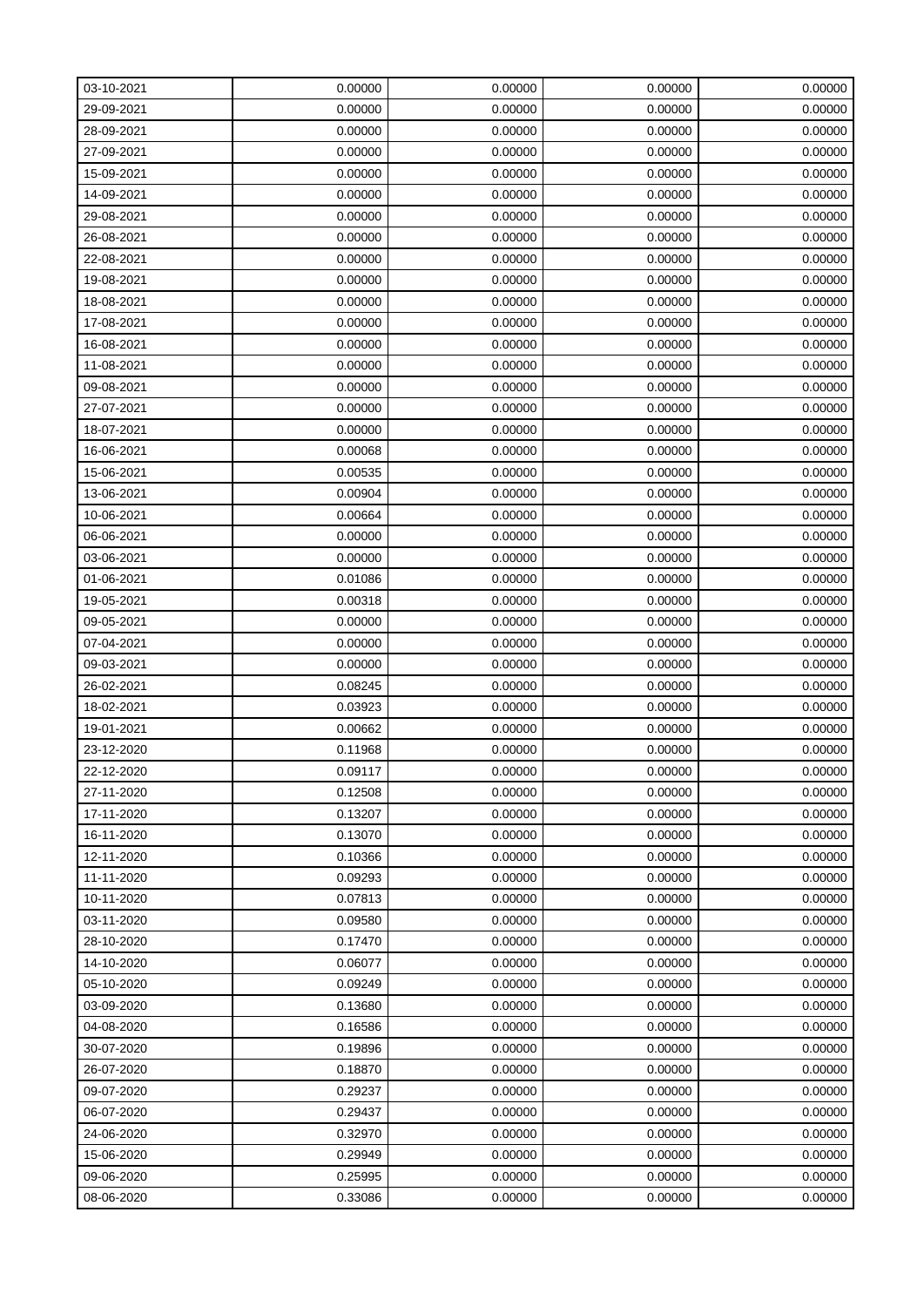| 05-06-2020 | 0.35741 | 0.00000 | 0.00000 | 0.00000 |
|------------|---------|---------|---------|---------|
| 04-06-2020 | 0.33581 | 0.00000 | 0.00000 | 0.00000 |
| 28-05-2020 | 0.42262 | 0.00000 | 0.00000 | 0.00000 |
| 27-05-2020 | 0.49756 | 0.00000 | 0.00000 | 0.00000 |
| 26-05-2020 | 0.61648 | 0.00000 | 0.00000 | 0.00000 |
| 20-05-2020 | 0.68289 | 0.00000 | 0.00000 | 0.00000 |
| 15-05-2020 | 0.70422 | 0.00000 | 0.00000 | 0.00000 |
| 13-05-2020 | 0.84123 | 0.00000 | 0.00000 | 0.00000 |
| 12-05-2020 | 0.82504 | 0.00000 | 0.00000 | 0.00000 |
| 08-05-2020 | 0.95227 | 0.00000 | 0.00000 | 0.00000 |
| 06-05-2020 | 1.11777 | 0.00000 | 0.00000 | 0.00000 |
| 05-05-2020 | 1.08959 | 0.00000 | 0.00000 | 0.00000 |
| 04-05-2020 | 1.15440 | 0.00000 | 0.00000 | 0.00000 |
| 29-04-2020 | 0.91789 | 0.00000 | 0.00000 | 0.00000 |
| 22-04-2020 | 0.20587 | 0.00000 | 0.00000 | 0.00000 |
| 20-04-2020 | 0.00192 | 0.00000 | 0.00000 | 0.00000 |
| 17-04-2020 | 0.00179 | 0.00000 | 0.00000 | 0.00000 |
| 15-04-2020 | 0.00101 | 0.00000 | 0.00000 | 0.00000 |
| 14-04-2020 | 0.00186 | 0.00000 | 0.00000 | 0.00000 |
| 03-04-2020 | 0.00116 | 0.00000 | 0.00000 | 0.00000 |
| 02-04-2020 | 0.00077 | 0.00000 | 0.00000 | 0.00000 |
| 31-03-2020 | 0.00147 | 0.00000 | 0.00000 | 0.00000 |
| 26-03-2020 | 0.00037 | 0.00000 | 0.00000 | 0.00000 |
| 24-03-2020 | 0.00177 | 0.00000 | 0.00000 | 0.00000 |
| 23-03-2020 | 0.00104 | 0.00000 | 0.00000 | 0.00000 |
| 17-03-2020 | 0.00169 | 0.00000 | 0.00000 | 0.00000 |
| 16-03-2020 | 0.00048 | 0.00000 | 0.00000 | 0.00000 |
| 15-03-2020 | 0.00185 | 0.00000 | 0.00000 | 0.00000 |
| 14-03-2020 | 0.00185 | 0.00000 | 0.00000 | 0.00000 |
| 13-03-2020 | 0.00183 | 0.00000 | 0.00000 | 0.00000 |
| 12-03-2020 | 0.00014 | 0.00000 | 0.00000 | 0.00000 |
| 11-03-2020 | 0.00014 | 0.00000 | 0.00000 | 0.00000 |
| 10-03-2020 | 0.00082 | 0.00000 | 0.00000 | 0.00000 |
| 09-03-2020 | 0.00023 | 0.00000 | 0.00000 | 0.00000 |
| 08-03-2020 | 0.00023 | 0.00000 | 0.00000 | 0.00000 |
| 07-03-2020 | 0.00023 | 0.00000 | 0.00000 | 0.00000 |
| 06-03-2020 | 0.00025 | 0.00000 | 0.00000 | 0.00000 |
| 05-03-2020 | 0.00111 | 0.00000 | 0.00000 | 0.00000 |
| 04-03-2020 | 0.00075 | 0.00000 | 0.00000 | 0.00000 |
| 03-03-2020 | 0.00061 | 0.00000 | 0.00000 | 0.00000 |
| 02-03-2020 | 0.00140 | 0.00000 | 0.00000 | 0.00000 |
| 01-03-2020 | 0.00112 | 0.00000 | 0.00000 | 0.00000 |
| 29-02-2020 | 0.00112 | 0.00000 | 0.00000 | 0.00000 |
| 28-02-2020 | 0.00112 | 0.00000 | 0.00000 | 0.00000 |
| 27-02-2020 | 0.00015 | 0.00000 | 0.00000 | 0.00000 |
| 26-02-2020 | 0.00015 | 0.00000 | 0.00000 | 0.00000 |
| 25-02-2020 | 0.00015 | 0.00000 | 0.00000 | 0.00000 |
| 24-02-2020 | 0.00095 | 0.00000 | 0.00000 | 0.00000 |
| 23-02-2020 | 0.00120 | 0.00000 | 0.00000 | 0.00000 |
| 22-02-2020 | 0.00120 | 0.00000 | 0.00000 | 0.00000 |
| 21-02-2020 | 0.00120 | 0.00000 | 0.00000 | 0.00000 |
| 20-02-2020 | 0.00132 | 0.00000 | 0.00000 | 0.00000 |
| 19-02-2020 | 0.00119 | 0.00000 | 0.00000 | 0.00000 |